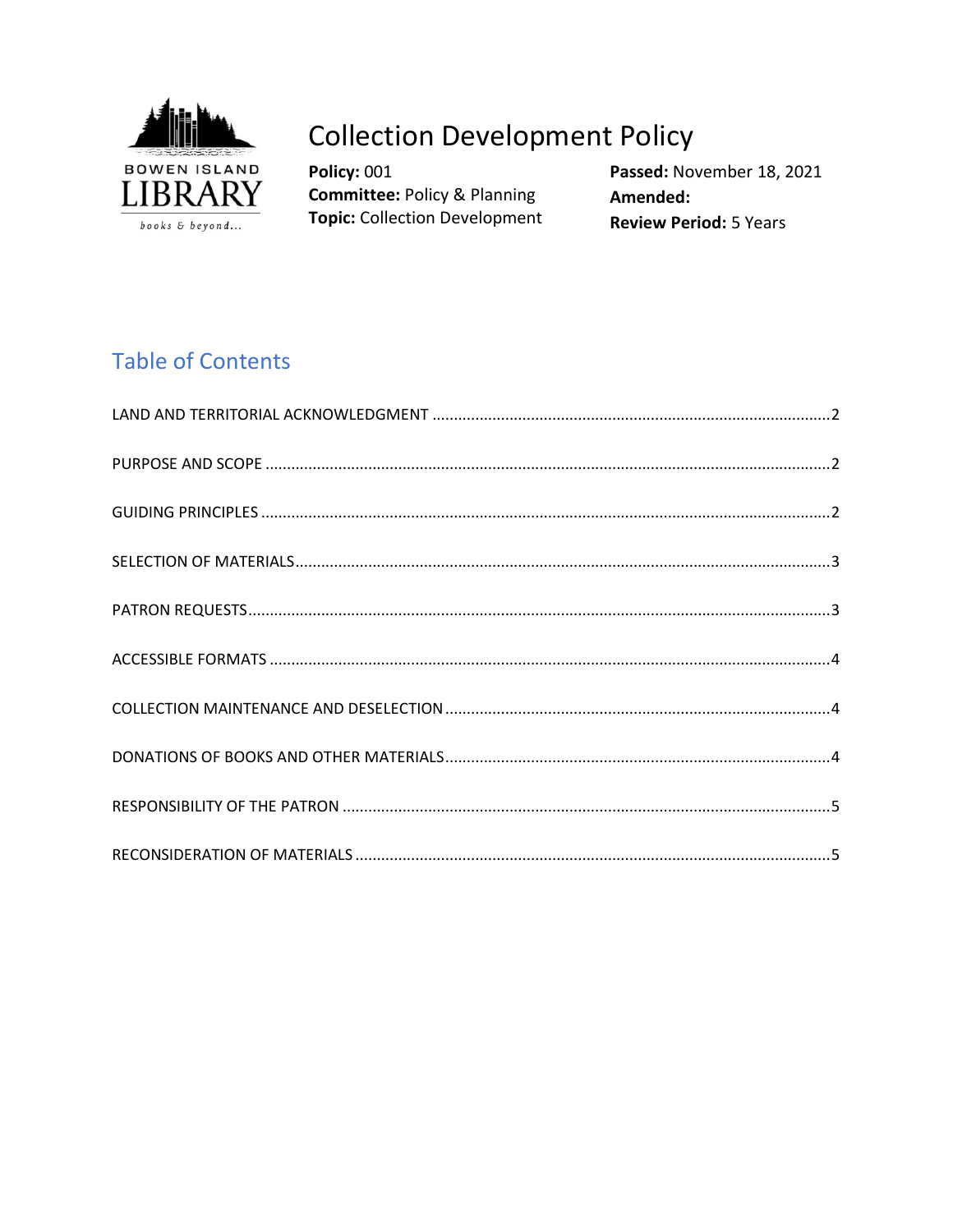# <span id="page-1-0"></span>Land and Territorial Acknowledgment

Bowen Island Public Library is located on the traditional and unceded territory of the Skwxwú7mesh (Squamish) Nation, and is committed to the inclusion and amplification of Indigenous voices in library collections.

## <span id="page-1-1"></span>Purpose and Scope

The purpose of the Collection Development Policy is to provide guidance for the selection and evaluation of materials which anticipate and meet the needs of the Bowen Island community. It directly relates the collection to the library's mission statement and guiding principles, and defines the scope and standards of the collection.

As the community changes, Bowen Island Public Library (the Library) will reassess and adapt its collections to reflect the needs and expectations of the communities served. This policy applies to all items and formats, including print materials, digital materials, and non-traditional library collections. This policy applies to items purchased by or donated to the Library, including works donated by the author or creator of the item.

## <span id="page-1-2"></span>Guiding Principles

Bowen Island Public Library strives to develop and maintain a diverse, relevant, and accessible collection of materials that meet the changing needs of our community.

The Library adheres to the [Constitution Act, 1982, Part 1, Canadian Charter of Rights and](https://laws-lois.justice.gc.ca/PDF/CONST_TRD.pdf)  [Freedoms, Section 2b,](https://laws-lois.justice.gc.ca/PDF/CONST_TRD.pdf) which guarantees everyone the following fundamental freedoms: freedom of thought, belief, opinion and expression. The Library also endorses the [Canadian](http://cfla-fcab.ca/en/guidelines-and-position-papers/statement-on-intellectual-freedom-and-libraries/)  [Federation of Library Associations' Statement on Intellectual Freedom](http://cfla-fcab.ca/en/guidelines-and-position-papers/statement-on-intellectual-freedom-and-libraries/) and Libraries. In accordance with this statement, the Library strives to make the collection balanced and representative of diverse points of view, and may include materials that some members of the public consider to be controversial in nature. The presence of an item in the library does not indicate an endorsement of its content by the Library.

The Library endeavors to provide equitable access to the collection and will provide opportunities for patrons and community groups to recommend or request items and formats for the collection.

The materials budget will be maximized through coordinated and controlled expenditure and will be monitored closely to ensure budget targets are met. Where appropriate, the Library will participate in resource sharing initiatives and consortium purchasing to provide the greatest access to library materials. Collection purchases will be made throughout the year and not concentrated in one quarter.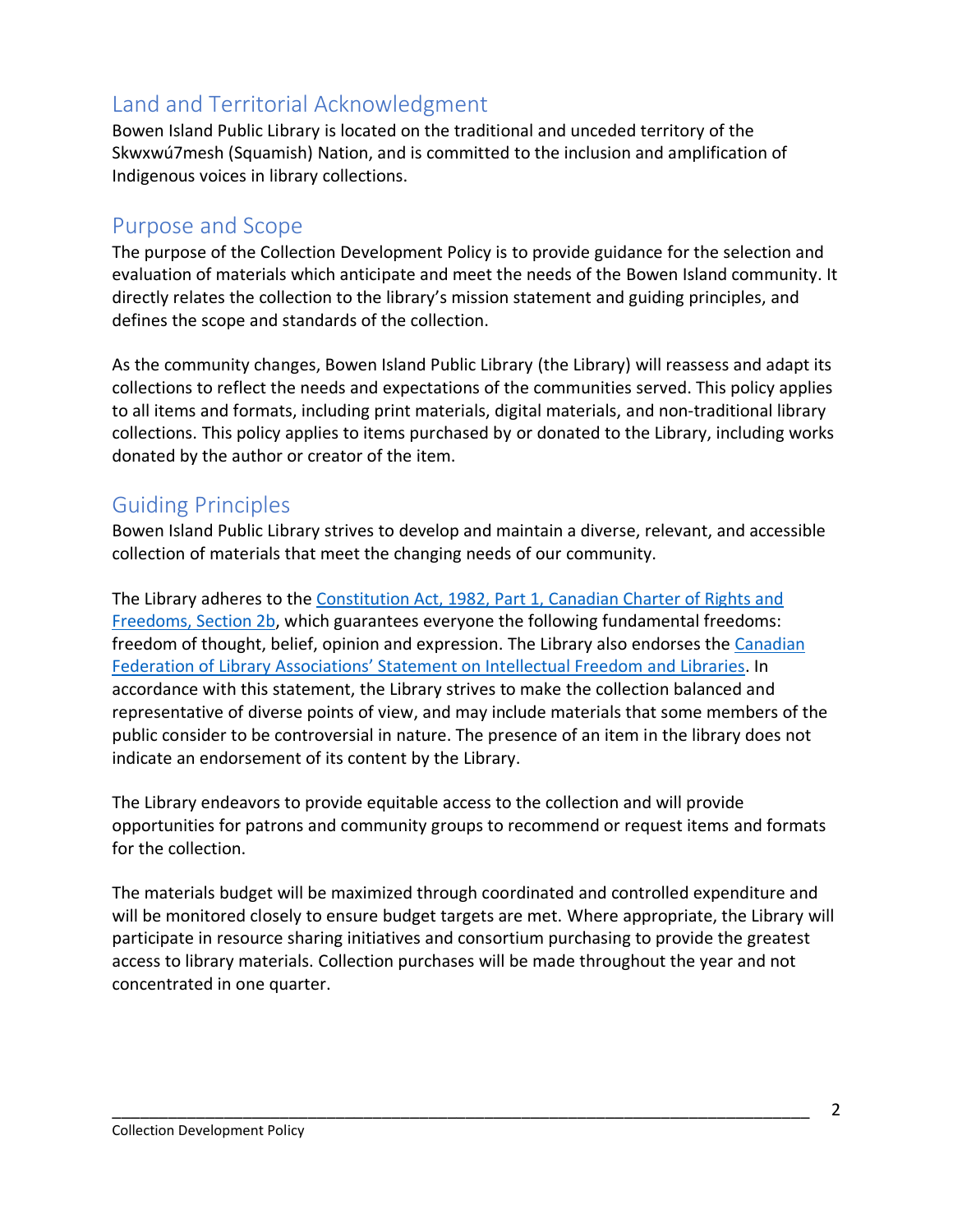# <span id="page-2-0"></span>Selection of Materials

The Library Board delegates the overall responsibility for the collection to the Chief Librarian. The responsibility for selection and retaining materials is delegated by the Chief Librarian to qualified and knowledgeable staff who employ the criteria outlined in this policy.

In selecting materials, staff will use professional resources, and their experienced judgment and knowledge. Selection will be founded on staff familiarity with existing collections, their awareness of the needs of library patrons, and their knowledge of current and future trends in informational and recreational materials suitable for public library use.

Whether purchased or donated, materials will be considered according, but not limited, to the following criteria, in no order:

- Accessibility features
- Contribution to the balance of viewpoint on a controversial subject
- Cost relative to the value the item contributes to the collection
- Interests and composition of the community
- Local significance of the author or creator of the work
- Popular and/or anticipated demand and current trends
- Quality of writing, production, and illustration
- Relation to existing collections and other materials on the subject
- Representation of diverse cultures and voices
- Suitability of physical and/or digital format for library use
- Timeliness and accuracy of the information

An item need not meet all of the above criteria in order to be acceptable. Items that fall outside of the selection criteria of Bowen Island Public Library, or that are temporarily or permanently unavailable, can be requested by library patrons from other library systems through Interlibrary Loan. The Library has the authority to limit the number of Interlibrary Loan requests.

The Library will not purchase, retain or make accessible in its collection materials in violation of the statutes of British Columbia or Canada.

#### <span id="page-2-1"></span>Patron Requests

Library patrons may place a formal request for the purchase of a material. Patrons wishing to request the purchase of an item must complete a Suggest a Purchase form. All Suggest a Purchase forms will be reviewed by library staff who will apply the selection criteria as outlined in this policy.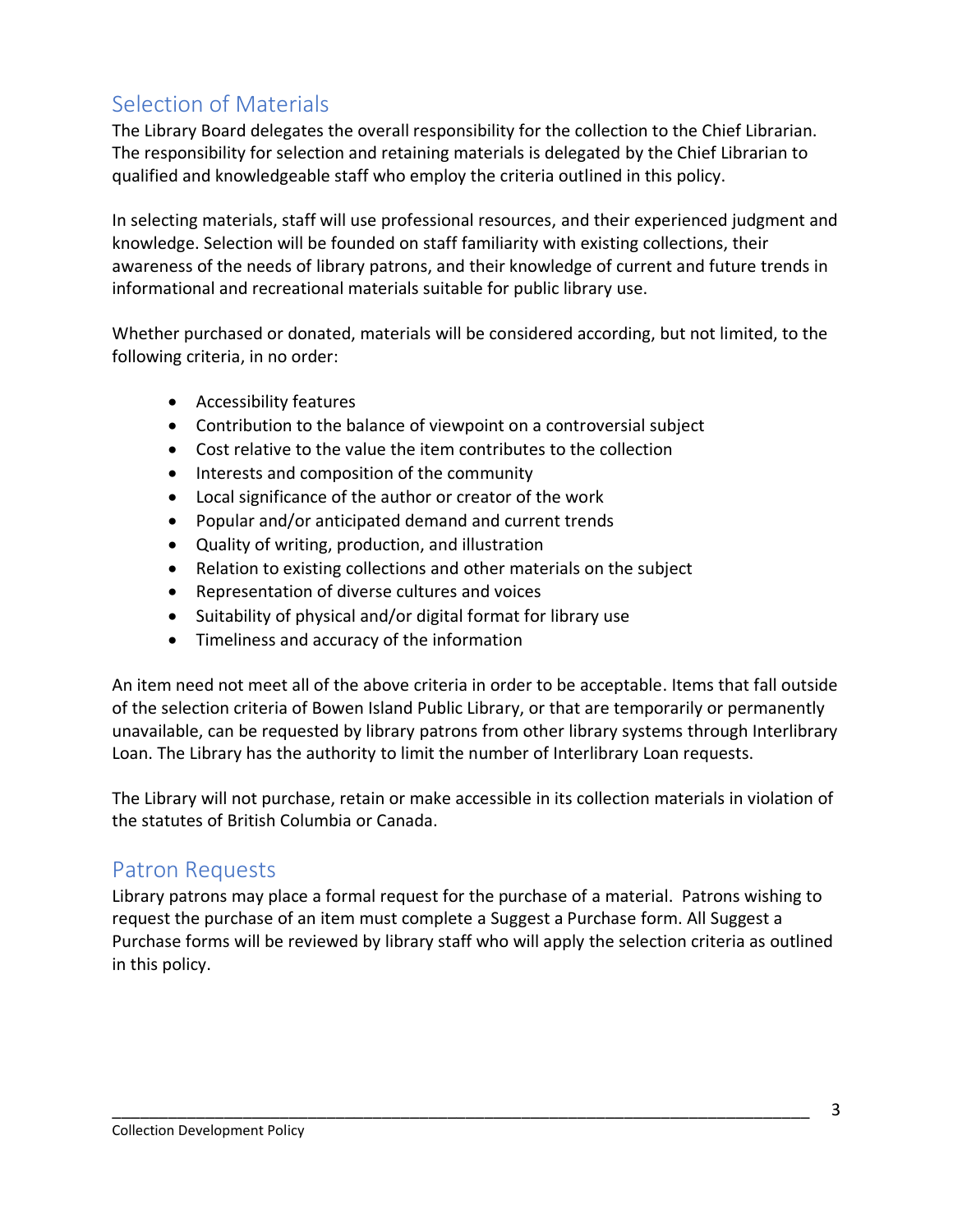# <span id="page-3-0"></span>Accessible Formats

Bowen Island Public Library is dedicated to providing resources to our patrons with print disabilities. The Library will provide access to materials that serve the needs of individuals with visual or print disabilities. Library staff are available to assist patrons to access the broad collection of assessable works available from the Center of Equitable Library Access.

## <span id="page-3-1"></span>Collection Maintenance and Deselection

In order to maintain a current and relevant collection, it is necessary to withdraw materials from the Library collection regularly and systematically. Collection maintenance and deselection will be carried out by qualified and knowledgeable library staff.

The following criteria is considered when withdrawing materials from all collections and formats, in no order:

- Accuracy
- Availability of other copies
- Format
- Frequency of use
- Physical condition
- Relevance to needs and interests of the community
- Space limitations
- Timeliness

Items may be replaced or rebound if they are found to still be of value to the collection. Replacement depends on the demand for the title, the availability of more current materials on the topic, and the extent of the coverage of the subject in the collection.

Withdrawn material will be donated to Better World Books. Items that are not accepted by Better World Books will be either donated to the Friends of the Bowen Island Library book sale or processed and placed into recycling.

## <span id="page-3-2"></span>Donations of books and other materials

The Bowen Island Public Library welcomes donations of books, materials, or money for the purchase of books, materials, equipment, programs or facility enhancement. The Library reserves the right to decide the use or disposition of all gifts received. All donated material will be reviewed according to the same selection criteria applied to purchased materials and all gifts become the property of the Library. Material which is not needed for the collection may be sold for the benefit of the Library. A tax receipt will be provided upon request for monetary donations of \$20 or more.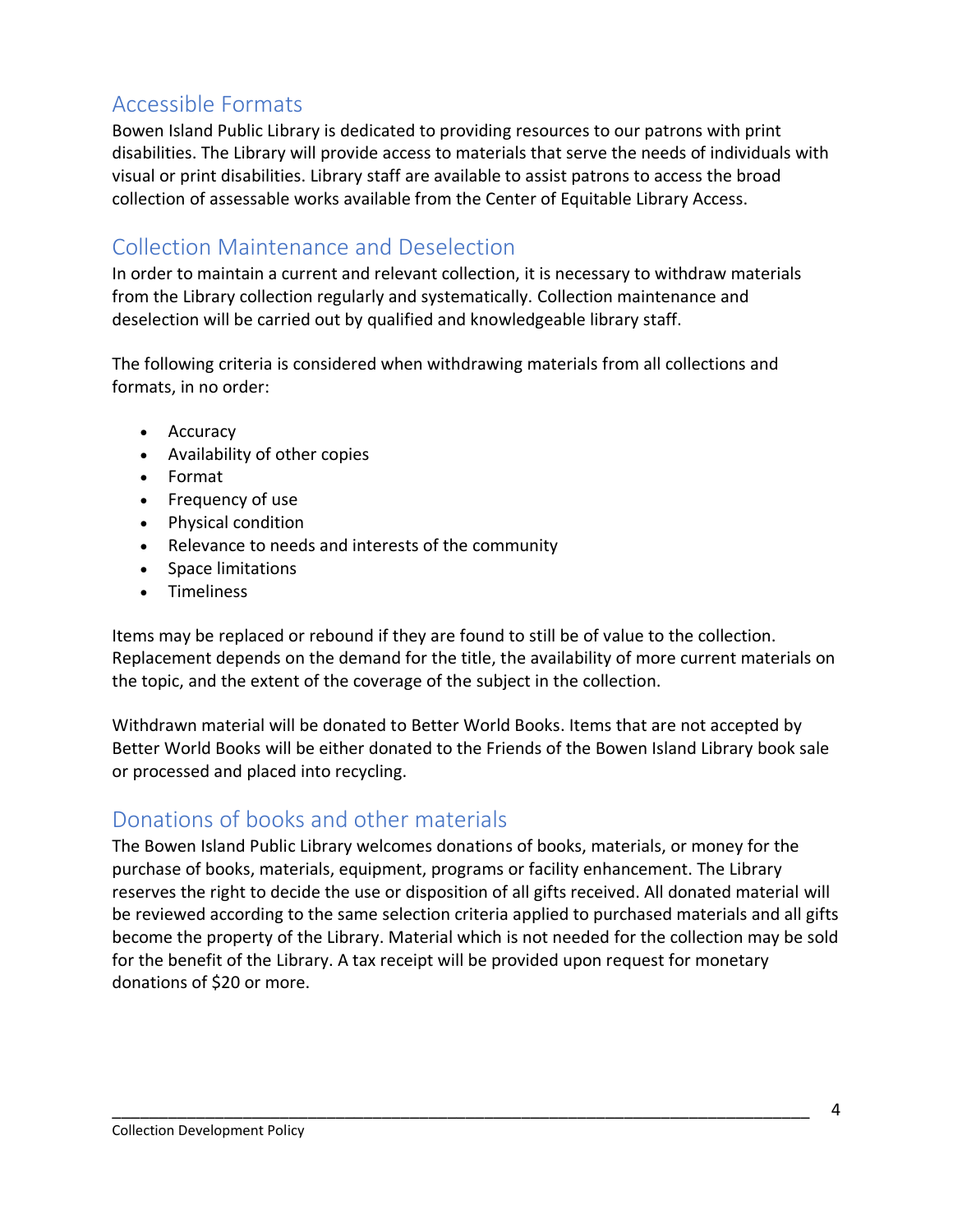## <span id="page-4-0"></span>Responsibility of the Patron

The Bowen Island Public Library collections include a wide range of materials representing various points of view, including materials which may be considered controversial or offensive to some individuals. While library staff are available to assist individuals and groups in selecting materials, the ultimate responsibility for choice of materials lies with the patron.

Responsibility for a child or teen's choice and use of materials rests with their parent(s) or legal guardian(s). The Library believes in the freedom of the individual, and that parents or legal guardians must interpret and maintain their own standards for what items are borrowed from the Library.

Library patrons of all ages have open access to all the Library's collections. Selection for the adult collection is not restricted by the possibility that children or teens may access materials their parent(s) or legal guardian(s) may consider inappropriate.

## <span id="page-4-1"></span>Reconsideration of Materials

The Bowen Island Public Library regards the right of access by an individual to information, controversial or non-controversial, through the public library as an important element of a democratic society.

The presence of any material in the Library does not indicate an endorsement of its contents by the Library Board. The Library recognizes that some materials may be considered controversial and that any given item may offend some individuals. In the case of contentious content, an effort will be made to see that all points of view are represented.

While library staff will attempt to guide individuals and groups to materials suitable for their use, the ultimate responsibility for the choice made by the patron lies with the patron and/or their parent(s) or legal guardian(s). Selection will not be inhibited by the possibility that controversial materials may come into the hands of children.

Request for the reconsideration of a material must be made in writing and on the understanding that the decision will not be determined by pressure from any group or individual, nor will materials serving the purpose of the Library be removed from the collection. The material in question will remain available for circulation during the review process.

Patrons from the Bowen Island Public Library community wishing to recommend the removal of a particular item in the library collection must complete a Request for Reconsideration of Specific Library Material form (Appendix A). Completed forms will be forwarded to the Chief Librarian for review, and a written response will be sent within 30 days. Decisions regarding the reconsideration of materials will be made in relation to the Library's mission statement, guiding principles, and the selection criteria of this Collection Development Policy.